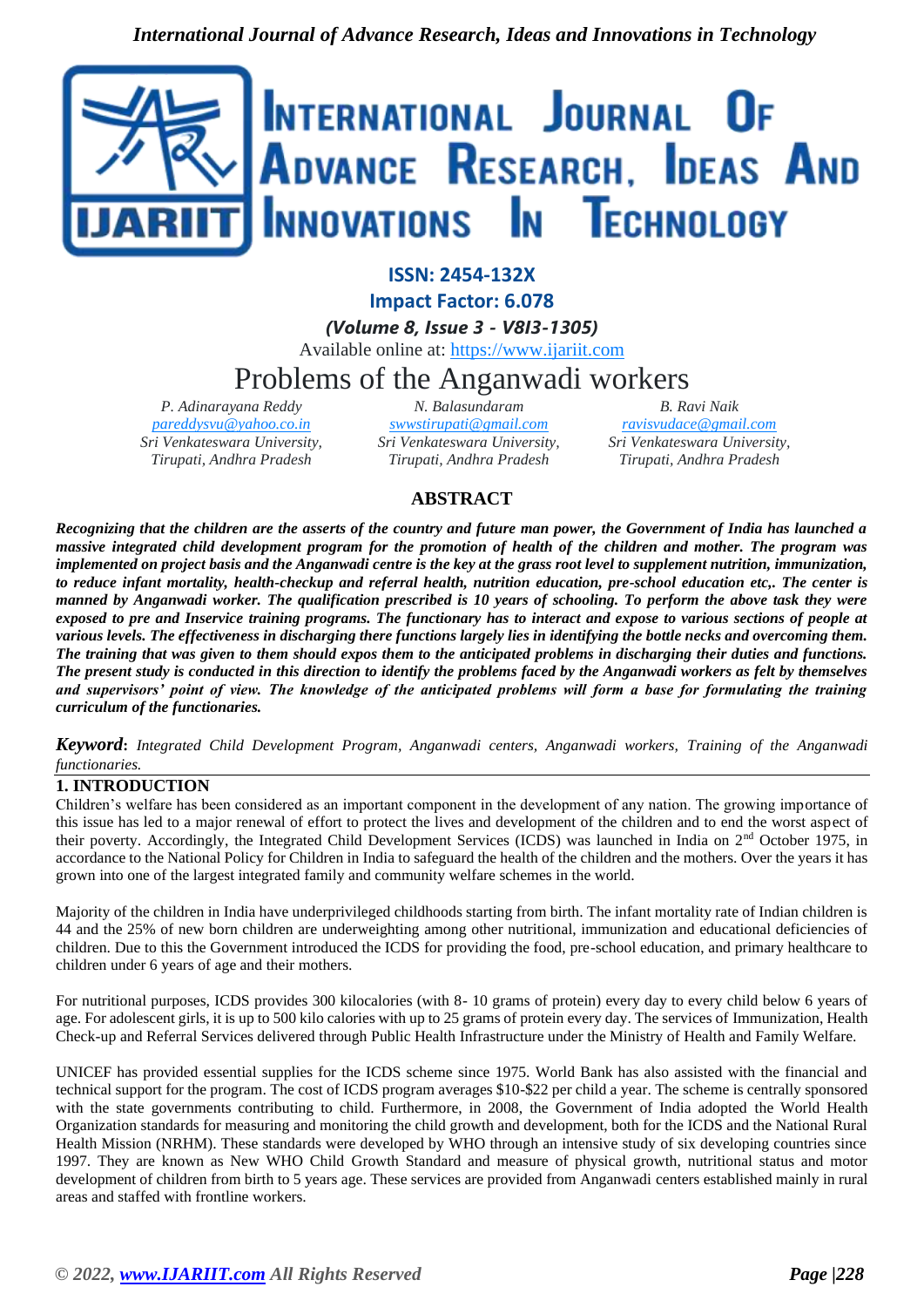### **Objectives of the ICDS**

The main objectives of the ICDS are

- i.To raise the health and nutritional level of poor Indian children below 6 years of age.
- ii.To create a base for proper mental, physical and social development of children in India.
- iii.To reduce instances of mortality, malnutrition and school dropouts among Indian children.
- iv.To coordinate activities of policy formulation and implementation among all departments of various ministries involved in the different government programs and schemes aimed at child development across India.
- v.To provide health and nutritional information and education to mothers of young children to enhance child rearing capabilities of mothers in the country of India.
- vi.To provide nutritional food to the mothers of young children & also at the time of pregnancy period.

In order to achieve the objectives of the scheme and to operationalize the scheme, an administrative structure has been created. At the field level, Anganwadi centers were established. These centers act as a window for all the services of the scheme and these centers are maned by the Anganwadi worker. The performance of the centers largely lies on the effective discharge of the functions prescribed for the Anganwadi worker.

# **2. FUNCTIONS OF ANGANWADI CENTERS**

The word Anganwadi means 'Courtyard Shelter' in Indian languages.<sup>1</sup>They were started by the Indian government in 1975 as part of the Integrated Child Development Services program to combat child hunger and malnutrition. Anganwadi centers also provide basic health care in Indian villages. It is a part of the Indian public health-care system. Basic health-care activities include contraceptive counselling and supply of nutrition education and supplementation, as well as pre-school activities. The centers may also be used as depots for oral rehydration salt, basic medicines and contraceptives. There are 13.3 main-Anganwadi centers and 13.7 mini-Anganwadi centers are functioning in the country.

#### **Qualification and Role of Anganwadi Workers**

The minimum qualification for the post of Anganwadi worker as per ICDS norms is  $10<sup>th</sup>$  class passed. Functions and responsibilities of Anganwadi workers under ICDS program includes

- i. To elicit community support and participation in running the program.
- ii. To weigh each child every month, record the weight graphically on the growth card, use referral card for referring cases of mothers/children to the sub-centers/PHC etc., and maintain child cards for children below 6 years and produce these cards before visiting medical and para-medical personnel
- iii. Carry out a quick survey of all the families, especially mothers and children in those families in their respective area of work once in a year.
- iv. To organise non-formal pre-school activities in the anganwadi of children in the age group 3-6 years of age and to help in designing and making of toys and play equipment of indigenous origin for use in anganwadi.
- v. To organise supplementary nutrition feeding for children (0-6 years) and expectant and nursing mothers by planning the menu based on locally available food and local recipes.
- vi. To provide health and nutrition education and counselling on breastfeeding/ Infant  $\&$  young feeding practices to mothers.
- vii. Anganwadi Workers, being close to the local community, can motivate married women to adopt family planning/birth control measures.
- viii. AWWs shall share the information relating to births that took place during the month with the Panchayat Secretary/Gram Sabha Sewak/ANM whoever has been notified as Registrar/Sub Registrar of Births & Deaths in her village.
- ix. To make home visits for educating parents to enable mothers to plan an effective role in the child's growth and development with special emphasis on new born child.
- x. To maintain files and records as prescribed.
- xi. To assist the PHC staff in the implementation of health component of the program viz. immunization, health check-up, ante natal and post-natal check etc.
- xii. To assist ANM in the administration of IFA and Vitamin A by keeping stock of the two medicines in the Centre without maintaining stock register as it would add to her administrative work which would affect her main functions under the Scheme.
- xiii. To share information collected under ICDS Scheme with the ANM. However, ANM will not solely rely upon the information obtained from the records of AWW. To bring to the notice of the Supervisors/ CDPO any development in the village this requires their attention and intervention, particularly in regard to the work of the coordinating arrangements with different departments.
- xiv. To maintain liaison with other institutions (Mahila Mandals) and involve lady school workers and girls of the primary/middle schools in the village which have relevance to her functions.
- xv. To guide Accredited Social Health Activists (ASHA) engaged under National Rural Health Mission in the delivery of health care services and maintenance of records under the ICDS Scheme.
- xvi. To assist in implementation of Kishori Shakti Yojana (KSY) and motivate and educate the adolescent girls and their parents and community in general by organizing social awareness program/ campaigns etc.
- xvii. AWW would also assist in implementation of Nutrition Program for Adolescent Girls (NPAG) as per the guidelines of the Scheme and maintain such record as prescribed under the NPAG.
- xviii. Anganwadi Worker can function as depot holder for RCH Kit/ contraceptives and disposable delivery kits. However, actual distribution of delivery kits or administration of drugs, other than OTC (Over the Counter) drugs would actually be carried out by the ANM or ASHA as decided by the Ministry of Health & Family Welfare.
- xix. To identify the disability among children during her home visits and refer the case immediately to the nearest PHC or District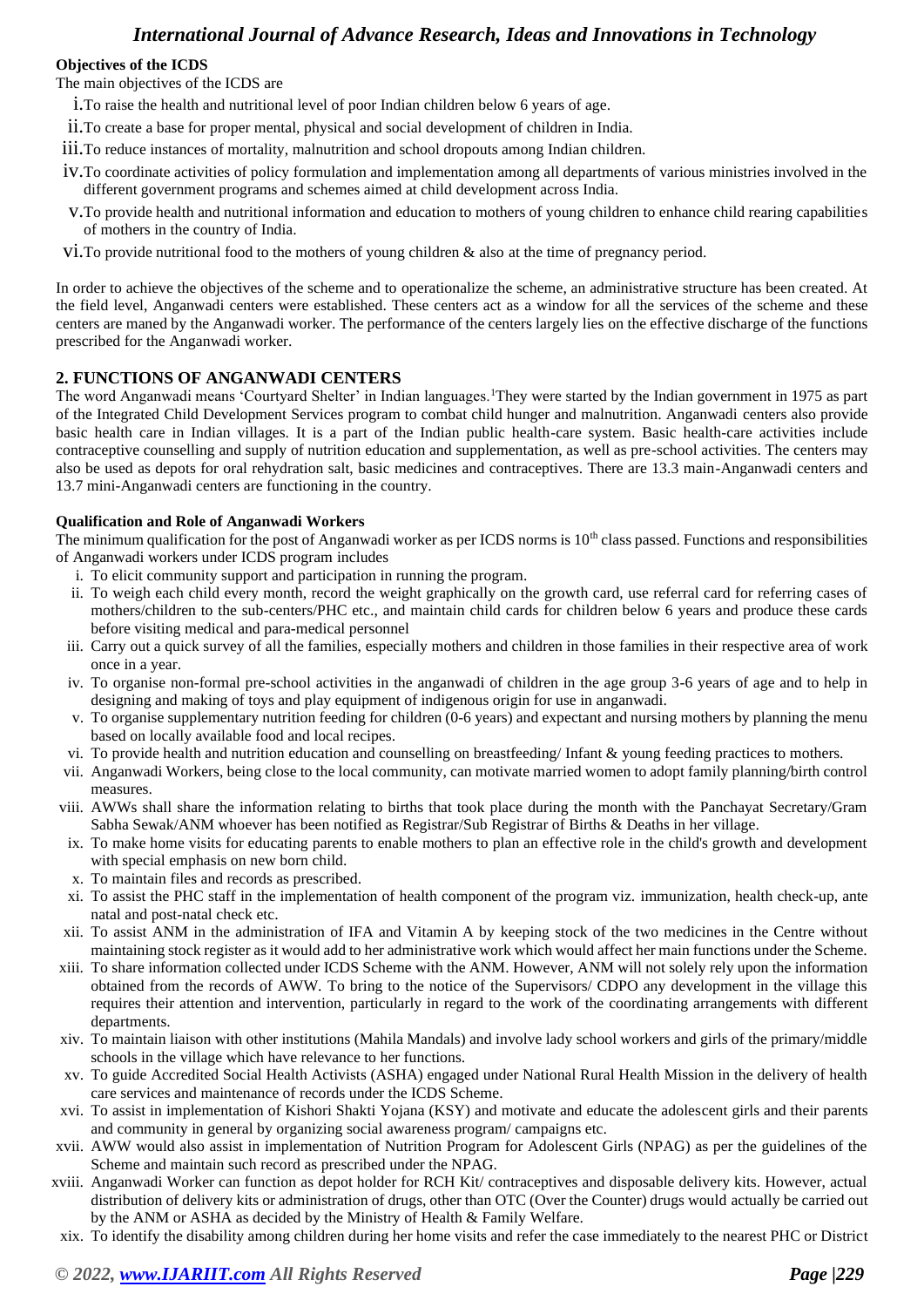Disability Rehabilitation Centre.

- xx. To support in organizing Pulse Polio Immunization (PPI) drives.
- xxi. TO inform the ANM in case of emergency cases like diarrhoea, cholera etc.

The roles and functions prescribed for the Anganwadi worker is too many. The qualification prescribed is only 10<sup>th</sup> class. It is understood that the working Anganwadi workers arc with IO<sup>'1</sup>' class, different age groups and belongs to different sections have with different backgrounds. In order to promote homogeneity among them they were trained through both pre service and in-service training programs. Further it is understood that they have to interact different sections of the society while discharging their roles. In the process, they were exposed to different problems both inside the center and also in the community. In order to improve their performance, there is a need to study their problems and to help them to overcome them to improve their performance.

### **3. REVIEW OF LITERATURE**

The successful functioning of Integrated Child Development services (ICDS) largely lies in the performance of various functions by the Anganwadi centers. The Anganwadi workers are expected to performance both nutrition supply and conducting of pre-school activities. In this process it is expected that they may encounter a number of problems. Hence, there is a need to identify the anticipated problems and equip them to overcome the hurdles for effective implementation of the Anganwadi center activities. Hence an attempt has being made to review the literature relating to the problems of the Anganwadi workers and centers. The studies conducted in this area arc as follows.

Gaurav Desai, Niraj Pandit and Diwakar Sharma (2012) conducted a study in Vadodara district to study the changing role of Anganwadi workers and found that one third of the Anganwadi workers were loaded with their participation in health programs and other programs. They are underpaid and overworked functionaries of basic services for the poor and they are not treated on par with the government employees.

Thakare, Kuril and Goel (2011) Identified the knowledge and problems of Anganwadi workers. They found that 75% of the sample reported inadequate honorarium, lack of help from the community, inadequate infrastructure, inadequate space for displaying NFPSE posters, overloaded work, heavy record maintenance, involvement in health programs etc. These found to be major hurdles for Anganwadi workers.

Uma Joshi and Pankti Parikh (2015) studied the role performance of the Anganwadi workers. They found that Anganwadi workers in Urban and Rural centers were performing of roles in the areas such as home-visits, register maintenance, supplementary nutrition, pre-primary education from moderate to mostly.

Sandip and Doibale (2013) identified the profile, knowledge and problems of Anganwadi workers and identified the problems of Anganwadi workers such as inadequate honorarium (87.7%), infrastructure related (42.8%), logistic supply related (46.9%), overloaded work (61.2%), excessive record maintenance (75.5%), lack of help from community (28.5%), others (32.6%).

Prasanthi Jena (2013) Identified the problems faced by the Anganwadi workers. The problems are inadequate salary (56.7%), inadequate space for outdoor activities, lack of security in terms of compound and gates, overloaded work excessive record maintenance work etc.

Shazia Manzoor and Shabana Khurshid (2014) assessed the knowledge of Anganwadi workers and their problems in Ganderbal district of Kashmir. The study identified the constraints viz need for old or missing physical infrastructure, absenteeism, timely reimbursement of salary and other remuneration, effective coordination between Anganwadi centers, health centers and schools, lack of supplies, establishment of separate centers and effective monitoring.

Gouri and Nithyashree (2015) Conducted a study to identify the problem faced by the Anganwadi workers and suggestions given to overcome them. The results revealed that most of the Anganwadi workers were middle aged (60.92%), high school level of education (46.36), two thirds were married, less than five years of experience (33.63%) and between five to ten years (66%). Most of the Anganwadi workers complained that they had no time to conduct pre-school education (89.45%), and 78 percent suggested to fix the timings for pre-school activities.

Sarbjit Singh (2014) conducted a study on Anganwadi Workers in Rural ICDS Blocks of Punjab to identify the problems felt by the Anganwadi workers. The problems identified were lack of availability of infrastructure facilities (80%) and inadequate honorarium (73.33%).

Mitin Parmar et al (2015) identified the knowledge and problems of Anganwadi centers. The excessive record maintenance (40%), inadequate salary (56.7%), lack of logistic supply related problems (16.7%), Infrastructure related problems like inadequate space for NFPSE posters, nutrition health education posters were not available for outdoor activities, assist for other health programs apart from their Anganwadi related work like in pulse polio, vitamin A distribution etc. are found to be the major problems.

Thakare Meena et al (2011) assessed knowledge of Anganwadi workers and problems faced by them while working. The findings revealed that 75% of the workers complained of inadequate honorarium, lack of help from community. Infrastructure related, excessive work, overload and record maintenance.

Madhavi and Singh (2011) conducted a study on the knowledge and problems of Anganwadi workers and found that 73.33%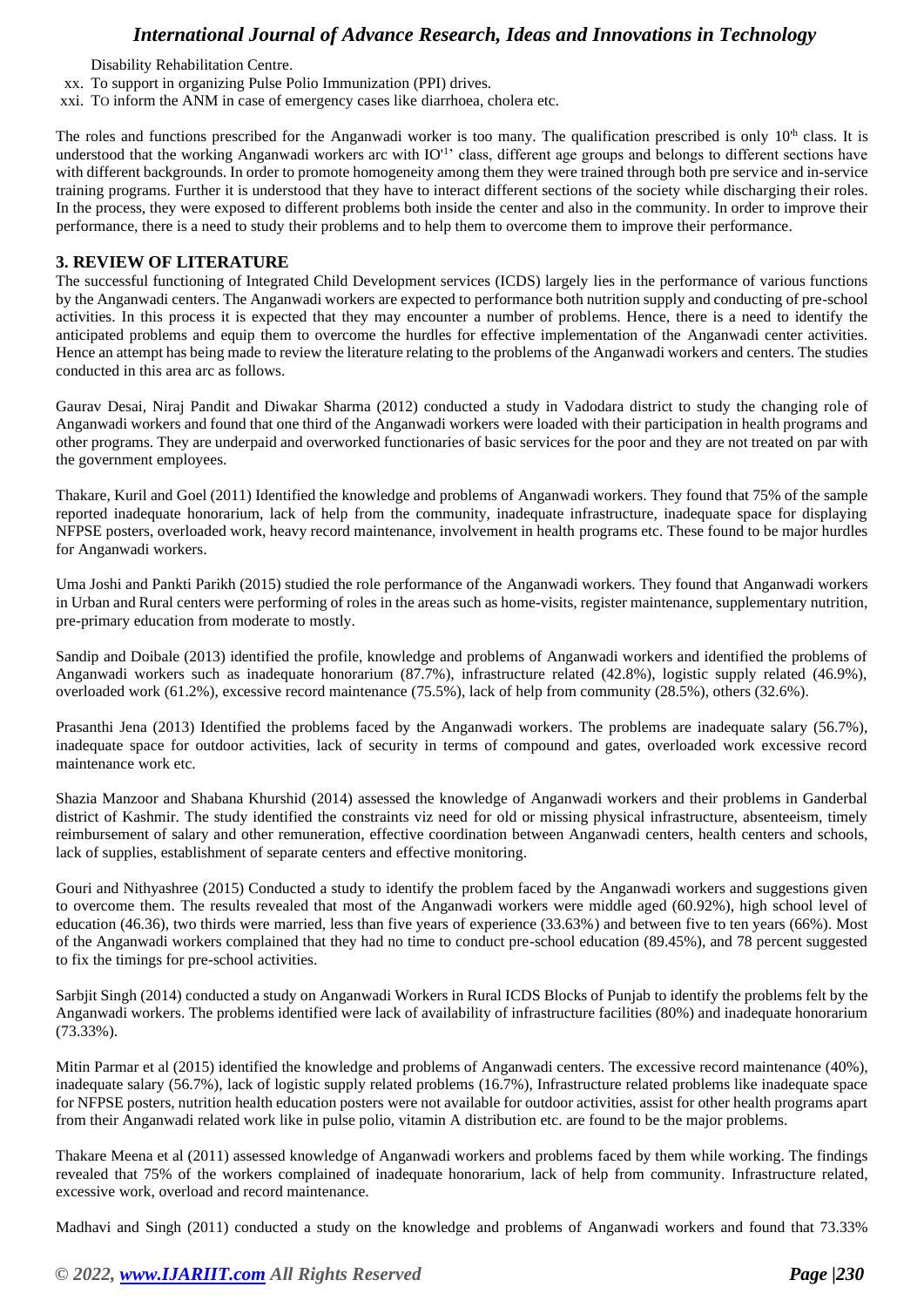Anganwadi workers faced overload of routine activity work and excessive record maintenance and inadequate space provided to them.

Patil and Doibale (2013) identified the knowledge and problems of Anganwadi workers to prepare the profile of Anganwadi workers, to assess their knowledge and problems faced by them while working. The study revealed that inadequate honorarium (87.7%), lack of help from community (28.5%) infrastructure related supply, excessive work overload and record maintenance. Majority of them were beyond 40years of age, matriculate, experienced, having, more than 50% of knowledge related to their job. Complaints mentioned by them were chiefly honorarium related and excessive workload.

The review of literature shows that all the studies conducted were aimed to find out the knowledge and performance of Anganwadi workers. The studies on problems were peripheral and not many in depth attempts have been made to identify them.

In the light of the above the present study was conceived to identify the problems of Anganwadi workers in organizing the centers as perceived by the Anganwadi workers and supervisors. In addition, it is proposed to profile the Aganwadi workers and Supervisors based on their personal characteristics.

#### **Objectives of the study**

- 1. To prepare the profile of the Anganwadi workers and supervisors working in Chittoor District,
- 2. To identify the problems in organizing Anganwadi centers as perceived by the Anganwadi workers and supervisors and
- 3. To classify the identified the problems as prominent, moderate and less prominent in organizing Anganwadi centers.

# **4. METHODOLOGY**

#### **Tools for collection of data**

The review of the literature shows that very few attempts have been undertaken to identify the problems of Anganwadi centers in various parts of the country and also at different aspects. The methodologies adopted and the available tools are not suitable for the purpose of the present study. Hence it was decided to prepare a tool consisting of two parts i.e., part one of the schedule is intended to collect the information on the personal background characteristics of the Anganwadi workers and supervisors. The part two is intended to identify the problems faced by the Anganwadi workers in organizing the centers. The items required was collected through personal interview with the stakeholders of the ICDS program. The items thus collected was supplemented with the review of literature. The draft tool thus developed was presented to a panel of 5 experts for their opinion. Based on their suggestions, the tool was modified and finalized. The final format of the tool consisting of two sections i.e., Section I intended to collect the information on the personal back ground of the sample and section two was intended to cover the problems in organizing the Anganwadi centers in Chittoor district.

Locale and sample of the study

The present study was conducted in Chittoor district of the Andhra Pradesh. The district has 3 revenue divisions viz, Tirupati, Chittoor, Madanapalli. There are 66 mandals. For the purpose of the study 50 Anganwadi workers and 50 supervisors were selected randomly as sample of the study.

#### **Collection of data**

As a first step in collection of the data, the investigator contacted the Project Director of the ICDS, Chittoor district and requested their permission for collection of data from the Anganwadi Workers and the Supervisors. They have readily accepted and permitted the investigators for collection of data by splaying the list of the centers and also instructed the concerned to cooperate with the investigators. The investigator randomly selected 50 Anganwadi centers and the supervisors. The investigators before collection of data established a good rapport with the Anganwadi workers and explained to them about the importance of the study and way in which they should give the responses. The selected sample readily accepted and expressed their willingness for providing the information. The investigator in turn visited all the selected Anganwadi Centers and administered the tool. Further, the tool was also administered to the supervisors in their monthly meeting, consisting of two sections i.e., personal information and problems of Anganwadi Workers.

#### **Analysis of the data**

The information thus gathered from sample were pooled and prepared a list of problems of the Anganwadi workers and they were classified as prominent, moderate and less prominent. Further based on the characteristics of the sample, they were also classified into different groups to profile them.

#### **5. RESULTS AND DISCUSSION**

In the light of the objectives of the study the findings of the study were presented in three sections. Section- I presents the characteristics of the sample of the Anganwadi workers and supervisors, section-II presents the problems of the Anganwadi workers as perceived Anganwadi workers and supervisors in section III as prominent, moderate and less prominent problems. The details are as follows.

#### **Section-A: characteristics of the sample**

For the purpose of the present study a group of fifty Anganwadi workers and supervisors (50) were chosen as sample to identify the problems of Anganwadi workers. Further, in order to understand the profile of the sample Anganwadi workers, they were classified into different groups based on their personal characteristics. The details are presented in the following table.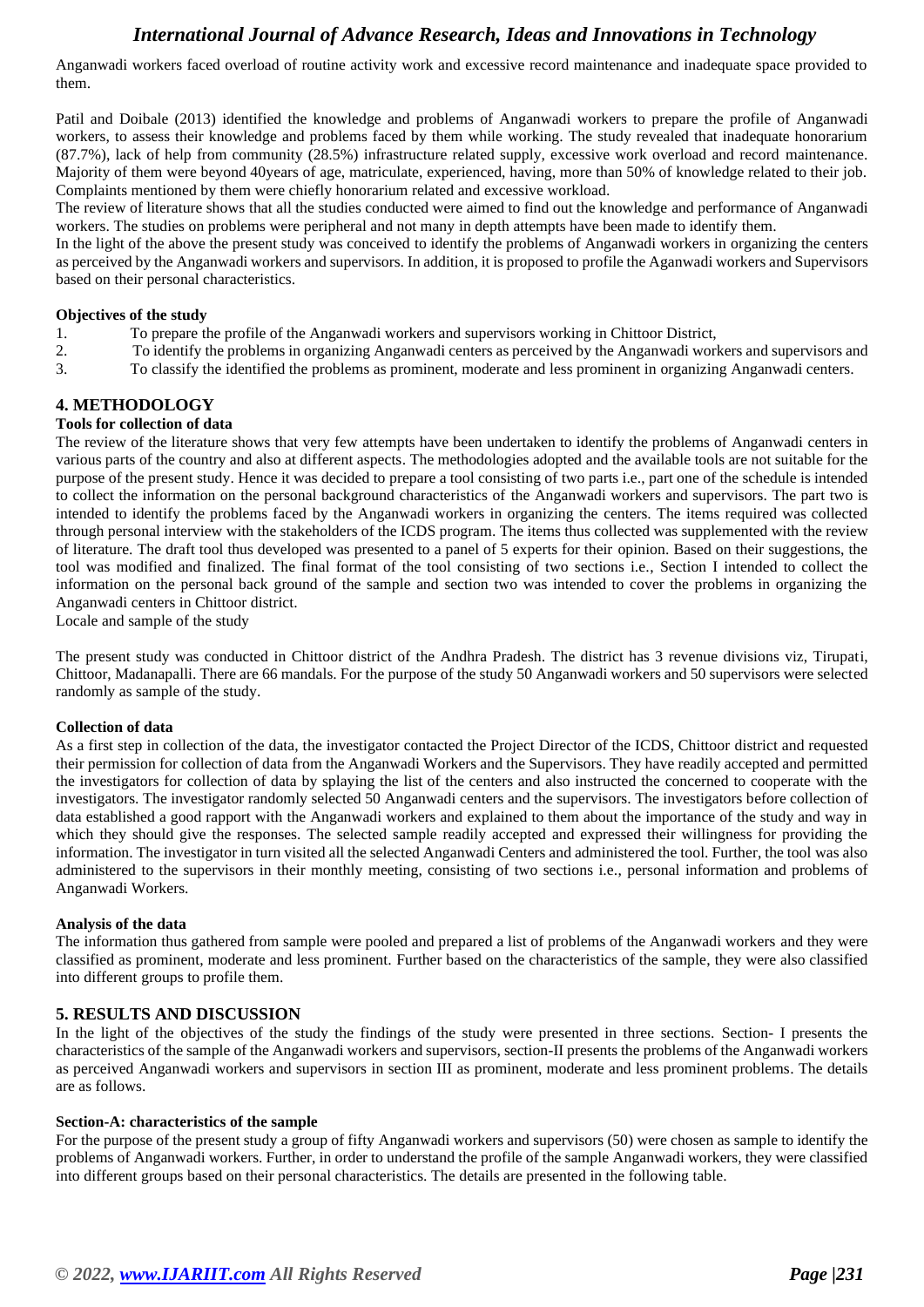|                | S.No. Character  | Group                                                               | N              | $\frac{0}{0}$           |
|----------------|------------------|---------------------------------------------------------------------|----------------|-------------------------|
| $\mathbf{1}$   | Age              | $<$ 25 years<br>26-35 years<br>>36years                             | 2<br>21<br>27  | 4.00<br>42.00<br>54.00  |
| $\overline{2}$ | Education        | 10 <sup>th</sup> Class<br>Intermediate<br>Degree                    | 30<br>8<br>12  | 60.00<br>16.00<br>24.00 |
| 3              | Caste            | <b>OC</b><br><b>BC</b><br>SC/ST                                     | 6<br>25<br>19  | 12.00<br>50.00<br>38.00 |
| $\overline{4}$ | Occupation       | Agriculture<br>Labour<br>Employee                                   | 1<br>3<br>46   | 2.00<br>6.00<br>92.00   |
| 5              | Income           | $<40,000/-(low)$<br>40,001-60,000/- (middle)<br>$>60,001/$ - (more) | 28<br>19<br>3  | 56.00<br>38.00<br>6.00  |
| $\overline{6}$ | Type of houseHut | Roughing with asbestos<br>RCC rope                                  | 8<br>13<br>29  | 16.00<br>26.00<br>58.00 |
| 7              | Marriage         | Married                                                             | 50             | 100.00                  |
| 8              | Experience       | $<$ 5 years<br>6-10 years<br>$> 11$ years                           | 21<br>11<br>18 | 42.00<br>22.00<br>36.00 |

**Table-I Personal characteristics of Anganwadi workers**

In order to understand the personal characteristics of the sample, they were classified into different groups based on their back ground characteristics and respective percentages were calculated. The personal characteristics of Anganwadi workers presented in the above table shows that majority (54%) of the Anganwadi workers are above 36 years of age group followed by more than 26- 35 years (42%). However, 4% of the sample have represented with less than 25 years of age group. In terms of qualifications, 60 percent of them have passed 10<sup>th</sup> class, 24% of them have degree and 16% of them passed intermediate only. The sample classified based on their community as forward castes, Backward caste and schedule castes and tribes shows that more than half of the Anganwadi workers belongs to backward castes (50%) followed by SC/ST (38%) and forward castes (12%). In terms of occupation, majority of them are employees (92%) followed by labour (6%) and agriculture (2%). Based on the income more than half of them (56%) are from low income (<40,000/-) followed by middle income (38%) and high income (6%) groups. The type of residence shows that again majority (58%) of them have pacca (R.CC roof) house followed by asbestos roof (26%) and huts (16%). The marital status of the people shows that they are married. In term of experience majority of them possessed less than 5 years (42%) followed by more than 11 years (36%) and 22% of them have 6 to 10 years of experience.

On the whole, the sample background shows that majority of them are 36 years of age,  $10<sup>th</sup>$  class educated, belongs to backward classes and low-income group, married, possessed RCC roofed house, less than 5 years of the experience and Anganwadi workers job as their profession

### **Profile of the Anganwadi Supervisors.**

Based on the personal background of the Anganwadi Supervisors and to profile them they were classified in to different groups based on their characteristics and percentages were calculated. The findings of the classification are presented in the table 2. The supervisors were classified in to different groups based on their personal characteristics. The background shows that majority of them have more than 36 years of age followed by 26-35 years (22%). Further there are 10% of supervisors with less than 25 years of age. The educational background shows that 46% of them are graduates followed by  $10<sup>th</sup>$  class (32%), intermediate (14%) and post graduates (8%). This shows that half of them is well educated and rest of them were found to be promoted from Anganwadi workers.

The caste wise classification shows that half of them are from backward class (54%), one fourth represented from SC& ST and one fifth of them are from other castes. In terms of employment, all except three (agriculture) their occupation is employment. The income wise classification revealed that half of them is from middle income group followed by low income (28%) and more income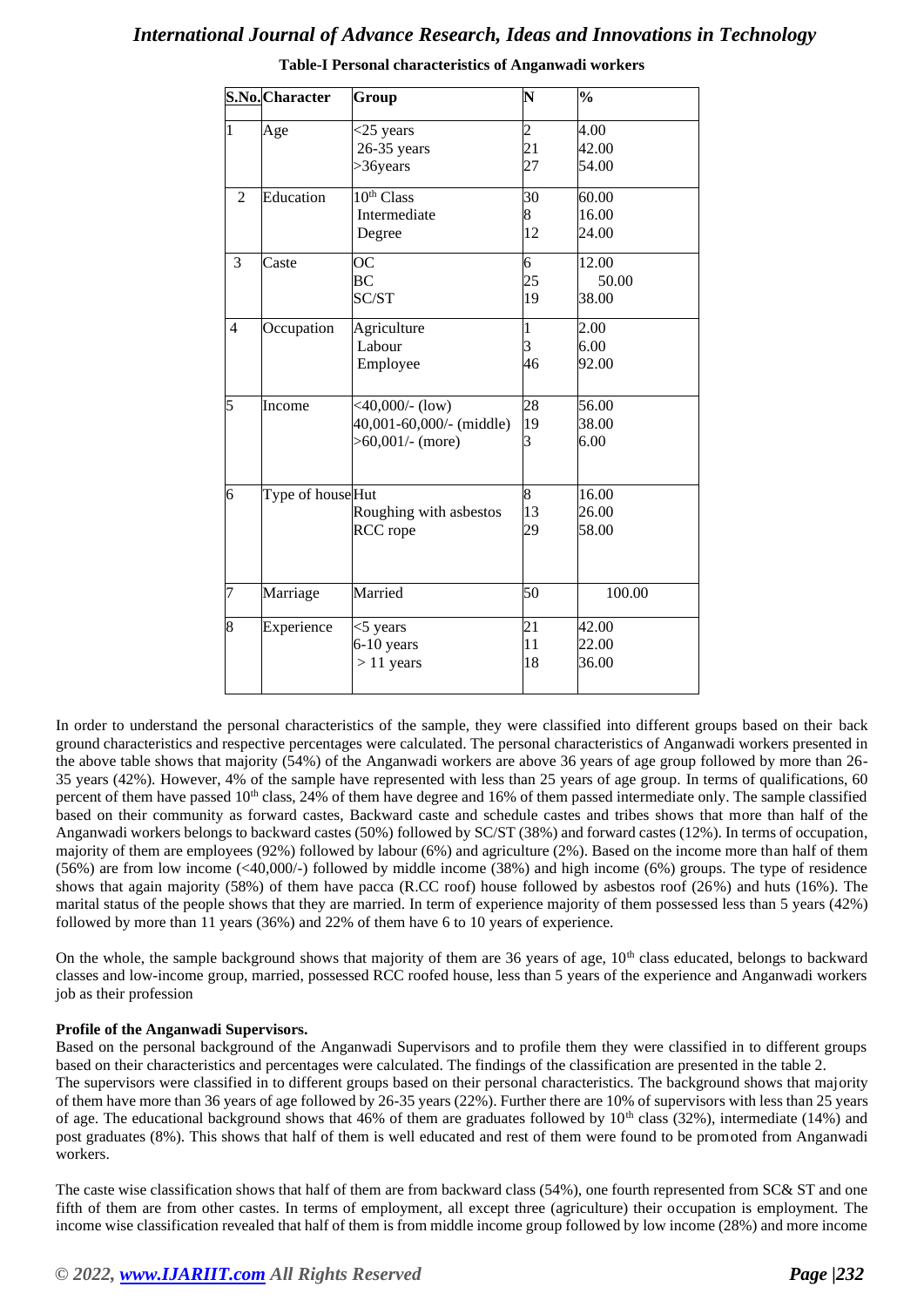group (20%). In terms of housing, 72% of them are living in RCC roofed houses followed by sheds (16%) and huts (12%). All of them are married. Two thirds of them have possessed more than 11 years of experience, 28% of them have 6 to 10 years of experiences and 5 years of experience by 6%. As supervisors 96% of them have less than 5 year of experience and 4% of them have more than 6 years of experience.

On the whole the backgrounds of supervisors indicates that majority of them have more than 36 years of age, graduates, belongs to backward class, employment as their occupation, middle income group, living in pacca houses, married, above 11 years of total experience and as supervisors they have less than 5 years of experience.

| S.No.          | <b>Character</b>      | Group                    |    | $\%$   |
|----------------|-----------------------|--------------------------|----|--------|
|                | Age                   | $<$ 25 years             |    | 10.00  |
|                |                       | 26-35 years              | 11 | 22.00  |
| $\overline{2}$ | Education             | $10th$ class             | 16 | 32.00  |
|                |                       | Intermediate             |    | 14.00  |
|                |                       | Degree.                  | つつ | 46.00  |
| $\overline{3}$ | Caste                 | OС                       | 10 | 20.00  |
|                |                       | BC                       | 27 | 54.00  |
| $\overline{4}$ | Occupation            | Agriculture              |    | 6.00   |
| 5              | Income                | $\sqrt{40,000}$ (low)    | 14 | 28.00  |
|                |                       | 40,001-60,000/- (middle) | 26 | 52.00  |
|                |                       | $>60,001/$ - (more)      | 10 | 20.00  |
| 6              | Type of house         | Hut                      | h  | 12.00  |
|                |                       | Roofing with asbestos    |    | 16.00  |
| $\overline{7}$ | Married               | Married                  | 50 | 100.00 |
| $\overline{8}$ | Experience            | $<$ 5 years              |    | 6.00   |
|                |                       | 6-10 years               | 14 | 28.00  |
|                |                       | $> 11$ years             | 33 | 66.00  |
| 9              | Supervisor Experience | $<$ 5 years              | 48 | 96.00  |
|                |                       | $6-10$ years             |    | 4.00   |

#### **Table-2 Personal characteristics of Anganwadi supervisors**

### **Section-2 Problems of Anganwadi Workers**

In order to identify the problems of Anganwadi workers, the information was collected from two sources namely Anganwadi workers' and Anganwadi supervisors. The data collected from the both the sources were analyzed individually and as a whole. The problems were categorized as prominent, moderate, and less prominent problems based on the mean and arranged them in descending order. Top ten items were chosen as more prominent, the bottom ten are less prominent and in between as moderate problems. The classified problems are presented in following pages.

#### **Problems as viewed by the Anganwadi Workers**

The problems as viewed by the Anganwadi Workers were arranged as prominent, moderate and less prominent problems as per the prefixed criteria were presented below.

#### **Prominent problems**

The top ten highly rated items exhibits the significance of the problems as perceived by the Anganwadi workers. The items rated as prominent problems mainly found to be aroused in discharging their duties such as uploading the details of the children, spending fulltime in Anganwadi centers, availability to the community, suggestions to the community on health problems, getting provisions, studying the behavior of children etc. On the other hand, they too have problems from their family members in terms of lack of cooperation, performing house hold duties, lack of facilities on par with government employees are found to be major problems.

| Table-3: Prominent problems as viewed by the Anganwadi workers |  |
|----------------------------------------------------------------|--|
|----------------------------------------------------------------|--|

| raone of recomment problems as viewed by the fingulation worker |                                                             |      |
|-----------------------------------------------------------------|-------------------------------------------------------------|------|
|                                                                 | <b>S</b> NoProblems                                         | Mean |
|                                                                 | Uploading the details of the children                       | 4.56 |
|                                                                 | Spending fulltime in AWWs.                                  | 4.30 |
|                                                                 | Available to the community                                  | 4.20 |
|                                                                 | Getting of provisions from the civil suppliers              | 3.84 |
| 5                                                               | Giving suggestions on health problems to the community 3.80 |      |
| 6                                                               | Lack of cooperation from the members of the family          | 3.80 |
| 17                                                              | Additional duties to allotted                               | 3.76 |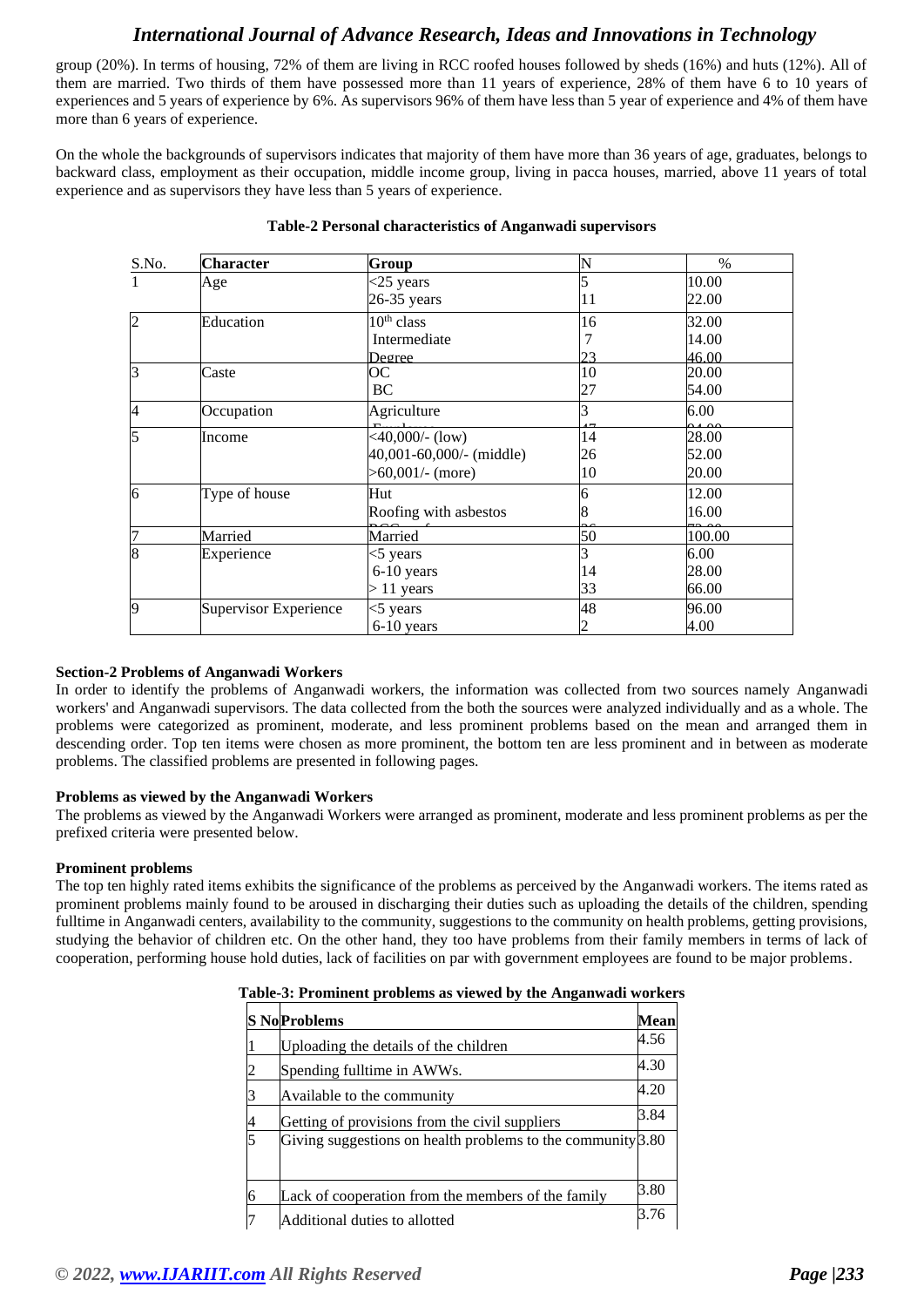|              | Lack of facilities on par with govt. Employees  |             |
|--------------|-------------------------------------------------|-------------|
|              | Study of the behavior of the children carefully | <b>3.70</b> |
| $ 10\rangle$ | Performing the household duties alone           | 3.66        |

In view of this, there is a need to promote aptitude among the Anganwadi workers for their jobs so as to concentrate on their jobs and also to overcome from the domestic problems.

#### **Moderate problems**

The items checked as moderate problems are also from domestic as well as professional in nature. The ratings of the Anganwadi workers shows that they are not able to spend more time with their families and children and provide timely food to their children. There is no maternity leave, no job security, getting provisions, arranging money for vegetables, not able to meet the expenditure on water, Gas, power, inadequate helping hands in the centers, maintenance of records, pressure from supervisors, in adequate training, inadequate facilities like food and shelter during the training and inadequate pre-school materials are found to be the moderate problems. The trend of moderate problems shows that majority of them are related to the infrastructure facilities and their own involvement in the program.

| S. No.           | <b>Problems</b>                                                        | Mean |
|------------------|------------------------------------------------------------------------|------|
|                  | Not able to spend more time with their family                          | 3.36 |
| $\overline{2}$   | Arranging food for the children on regularly basis                     | 3.40 |
| 3                | Spending more time with the children                                   | 3.20 |
| 4                | Supply of provisions by the fair price shops                           | 3.30 |
| 5                | Arranging money for the purchasing of vegetables                       | 3.62 |
| 6                | Lack of own building for Anganwadi centers                             | 3.04 |
| 17               | In time release of money for the power, water charges                  | 2.94 |
| $\boldsymbol{8}$ | Govt, is not able to provide the gas cylinder for cooking              | 2.94 |
| 9                | Lack of required amount for booking the new cylinder                   | 3.08 |
| 10               | Inadequate helpers                                                     | 3.12 |
| 11               | Maintenance of the records                                             | 3.62 |
| 12               | Pressure from the supervisors in record maintenance                    | 3.08 |
| 13               | The training for Anganwadi Workers, is not sufficient                  | 3.66 |
| 14               | Inadequate facilities (food $\&$ shelter) during the training programs | 3.50 |
| 15               | There is no maternity leaves                                           | 2.98 |
| 16               | No job security                                                        | 2.98 |
| 17               | Inadequate supply of pre-school materials charts, toys etc             | 3.06 |

# **Table-4: Moderate problems as viewed by the anganwadi workers**

#### **Less prominent problems**

The trend of the less prominent problems clearly indicates that the Anganwadi workers are not serious about the infrastructural facilities and the incentives due to them. In other words, they were not considered these as problems but able to sustain in their jobs. However, it is the duty of the government to provide the infrastructure facilities that is require for running the center such as payment of rent, advances, creating facilities etc.On the other hand the privileges like increase of salary, summer holidays, promotions, additional remuneration etc. are not seriously considered as their problems.

#### **Problems of the Anganwadi Workers as perceived by the Supervisors**

The problems of the Anganwadi Workers as viewed by the Supervisors were arranged as prominent, moderate and less prominent and presented below.

| S. No. | <b>Problems</b>                                                | <b>Mean</b> |
|--------|----------------------------------------------------------------|-------------|
|        | Expenses on online enrolment                                   | 1.64        |
|        | There is no increase of salary                                 | 2.20        |
|        | Lack of facilities in private buildings                        | 2.20        |
| 4      |                                                                | 2.22        |
|        | Inadequate supply of sanitary items like soaps, bleaching, etc |             |

**Table-5:**Less-Prominent problems as viewed by the Anganwadi Workers.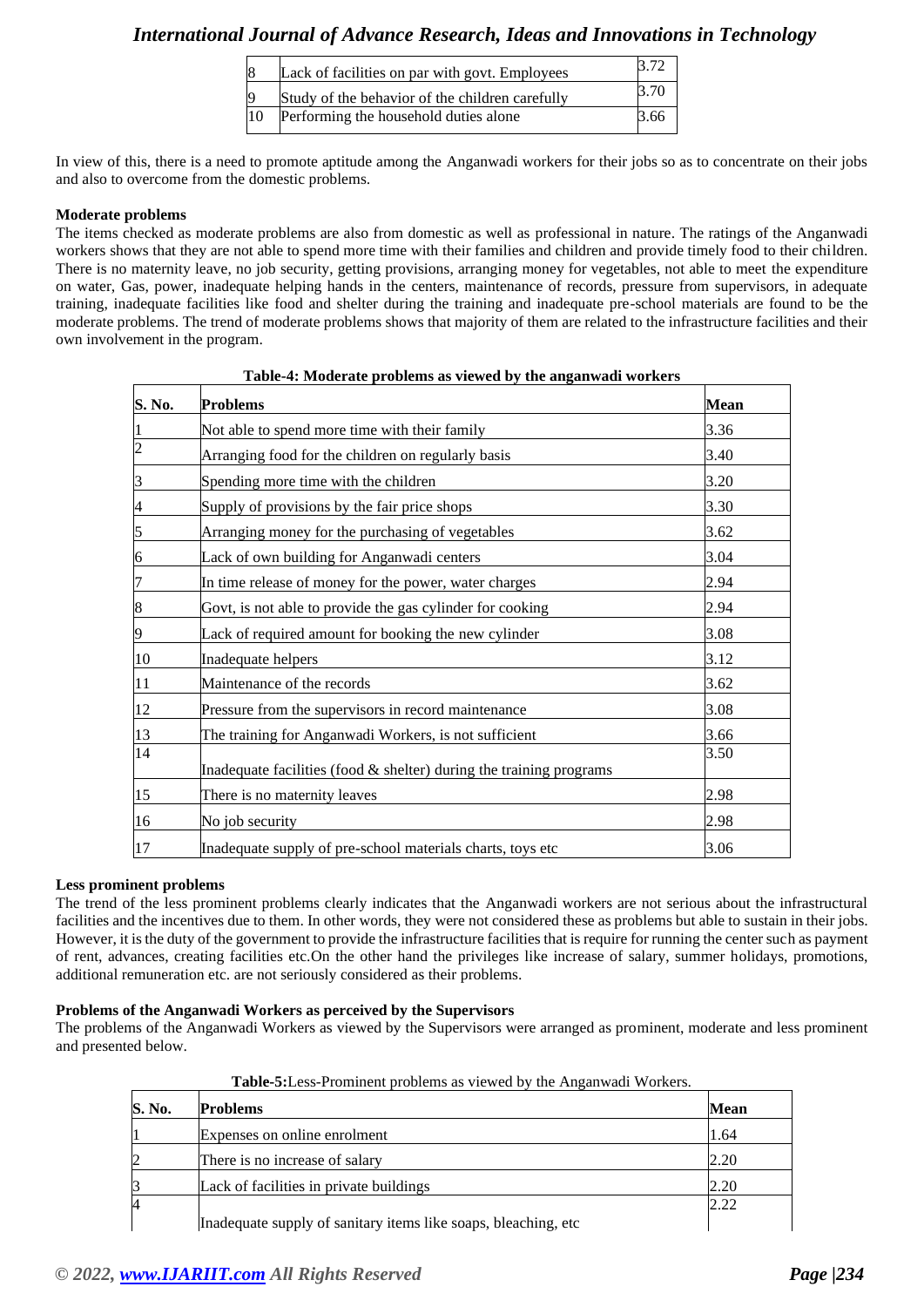|    | No advance facilities to hire the private buildings       | 2.24 |
|----|-----------------------------------------------------------|------|
| 16 | Not able to pay the rent for the private building in time | 2.50 |
|    | No summer holidays                                        | 2.52 |
| 18 | Lack of proper promotions                                 | 2.60 |
|    | No additional remuneration during training period         | 2.66 |
|    | Not able to follow the Anganwadi manuals                  | 2.80 |

# **Table-6: Prominent problems as viewed by the Anganwadi Supervisors**

| S. No.         | <b>Prominent problems</b>                                             | <b>Mean</b> |
|----------------|-----------------------------------------------------------------------|-------------|
| $\mathbf{1}$   | Uploading the details of the children                                 | 4.34        |
| $\overline{c}$ | Available to the community                                            | 3.92        |
| 3              | Giving suggestions on the health problems to the community            | 3.86        |
| $\overline{4}$ | Inadequate facilities (food and shelter) during the training programs | 3.86        |
| 5              | Performing of house hold duties alone                                 | 3.82        |
| 6              | Spending fulltime in Anganwadi centers                                | 3.70        |
| 7              | Study the behavior of the children carefully                          | 3.64        |
| 8              | Gutting of provisions from the fair price shops                       | 3.64        |
| 9              | Providing the facilities on par with govt, employees                  | 3.64        |
| 10             | Maintaining the records                                               | 3.50        |

### **Prominent problems**

The prominent problems of the Anganwadi workers as viewed by the Supervisors shows that the top ten highly rated items exhibits the significance of the problems of Anganwadi workers as perceived by the Anganwadi supervisors. The items rated prominent problems mainly found to be raised in discharging the duties Anganwadi workers. Such as uploading the details of the children, availability to the community, suggestions to the community on health problems, inadequate facilities like food and shelter during the training program, performing of house hold duties alone etc. On the other hand they also face problems from the center in terms of spending full time in the center, studying the behavior of the children, getting provisions from fair priced shop, record maintenance, lack of facilities on for with government employees are found to be the major problems of the Anganwadi workers perceived by the supervisors.

In the view of the above, there is a need to provide training in ways and means of eliciting the cooperation of the community, job related so as to concentrate on their jobs and to overcome from the domestic problems.

### **Moderate problems**

The items checked as moderate problems as per the supervisors are related to domestic as well as center related. The ratings of the Anganwadi supervisors shows that they are not able to spend more time with their family, not able to spare time and provide food to their children, lack of cooperation from the family members, getting of provisions, arranging money for purchasing of vegetables, lack of own buildings, government not able to meet the expenditure on in time on rent, gas, power etc. Lack of own buildings, not able to provide the gas cylinder for cooking, no money for the booking of new cylinder, inadequate helpers, pressure of supervisors on record maintenance, lack of proper training, additional duties, no summer holidays, no job security and lack of sanitary items. The trend of moderate problems shows that majority of them are related to the infrastructure facilities and few are personal.

| S.No. | <b>Problems</b>                                               | Mean |
|-------|---------------------------------------------------------------|------|
|       | Not able to spend more time with their family                 | 3.36 |
|       | Arranging food for the children on regularly basis            | 3.48 |
|       | Spending more time with the children                          | 3.52 |
| 4     | Lack of cooperation from the members of the family            | 3.18 |
| 5     | Supply of provisions to the Anganwadi centers within the time | 3.54 |
| 6     | Arranging of money for the purchasing of vegetables           | 3.48 |
|       | Lack of own building for Anganwadi centers                    | 3.56 |
| 8     | In time release of money for the power, water charges         | 3.28 |
|       | Govt, is not able provide the gas cylinder for cooking        | 3.06 |
| 10    | Lack of required amount for booking the new cylinder          | 3.26 |
| 11    | Inadequate helpers                                            | 3.40 |
| 12    | Maintenance of the record                                     | 3.36 |

**Table-7 Moderate problems as viewed by the Anganwadi Supervisors**